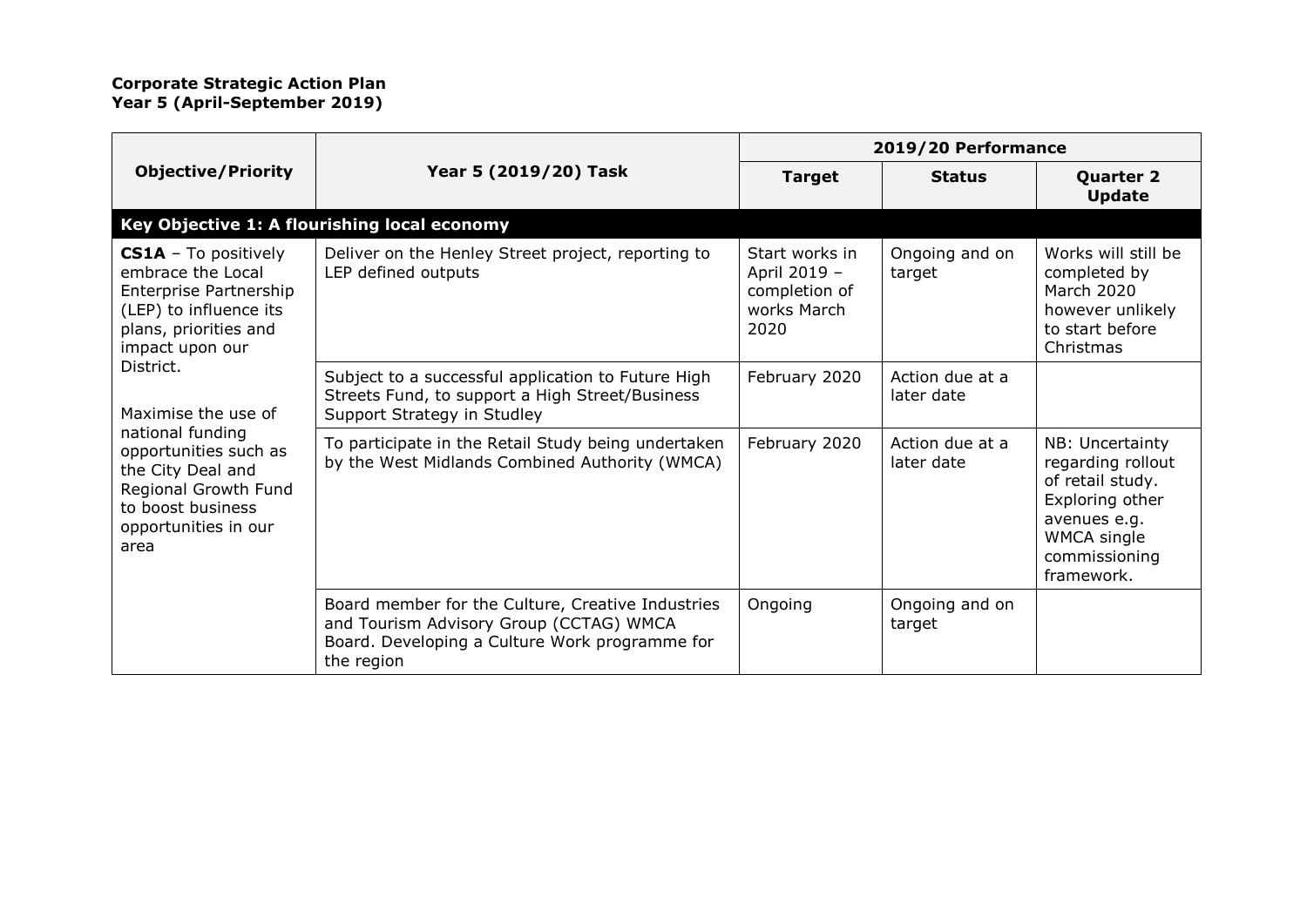|                                                                                                                                                                                                             |                                                                                                                                                                                               | 2019/20 Performance |                               |                                                                                                                                                                                                                                                                                                                                         |
|-------------------------------------------------------------------------------------------------------------------------------------------------------------------------------------------------------------|-----------------------------------------------------------------------------------------------------------------------------------------------------------------------------------------------|---------------------|-------------------------------|-----------------------------------------------------------------------------------------------------------------------------------------------------------------------------------------------------------------------------------------------------------------------------------------------------------------------------------------|
| <b>Objective/Priority</b>                                                                                                                                                                                   | Year 5 (2019/20) Task                                                                                                                                                                         | <b>Target</b>       | <b>Status</b>                 | <b>Quarter 2</b><br><b>Update</b>                                                                                                                                                                                                                                                                                                       |
| <b>CS1B</b> - Work with our<br>partners to ensure that<br>new development<br>provides the necessary<br>schools and transport<br>infrastructure for local<br>residents, especially<br>the working population | Review arrangements with infrastructure providers<br>to ensure that their needs are correctly captured<br>for delivery alongside new developments                                             | January 2020        | Action due at a<br>later date | Government<br>changes to the CIL<br>regulations are<br>expected to be<br>implemented in<br>September 2019.<br>Infrastructure<br>providers are<br>uncertain of the<br>impact which<br>these proposed<br>changes will have<br>on their ability to<br>access funding.<br>Consequently it is<br>proposed to defer<br>until January<br>2020. |
|                                                                                                                                                                                                             | Launch the call for bids - Assess bids from<br>infrastructure providers for the use of Community<br>Infrastructure Levy (CIL) funds and present to The<br>Cabinet for decision on allocations | <b>March 2020</b>   | Action due at a<br>later date |                                                                                                                                                                                                                                                                                                                                         |
|                                                                                                                                                                                                             | In line with the approved Core Strategy to retain<br>and support the enhancement of the established<br>flying functions and aviation related facilities at<br>Wellesbourne Airfield           | <b>March 2020</b>   | Action due at a<br>later date |                                                                                                                                                                                                                                                                                                                                         |
|                                                                                                                                                                                                             | To respond to the consultation in relation to the<br>changes to the CIL in respect of the need to publish<br>an annual Infrastructure Funding Statement                                       | October 2019        | Action due at a<br>later date | New regulations<br>effective from<br>September 2019.                                                                                                                                                                                                                                                                                    |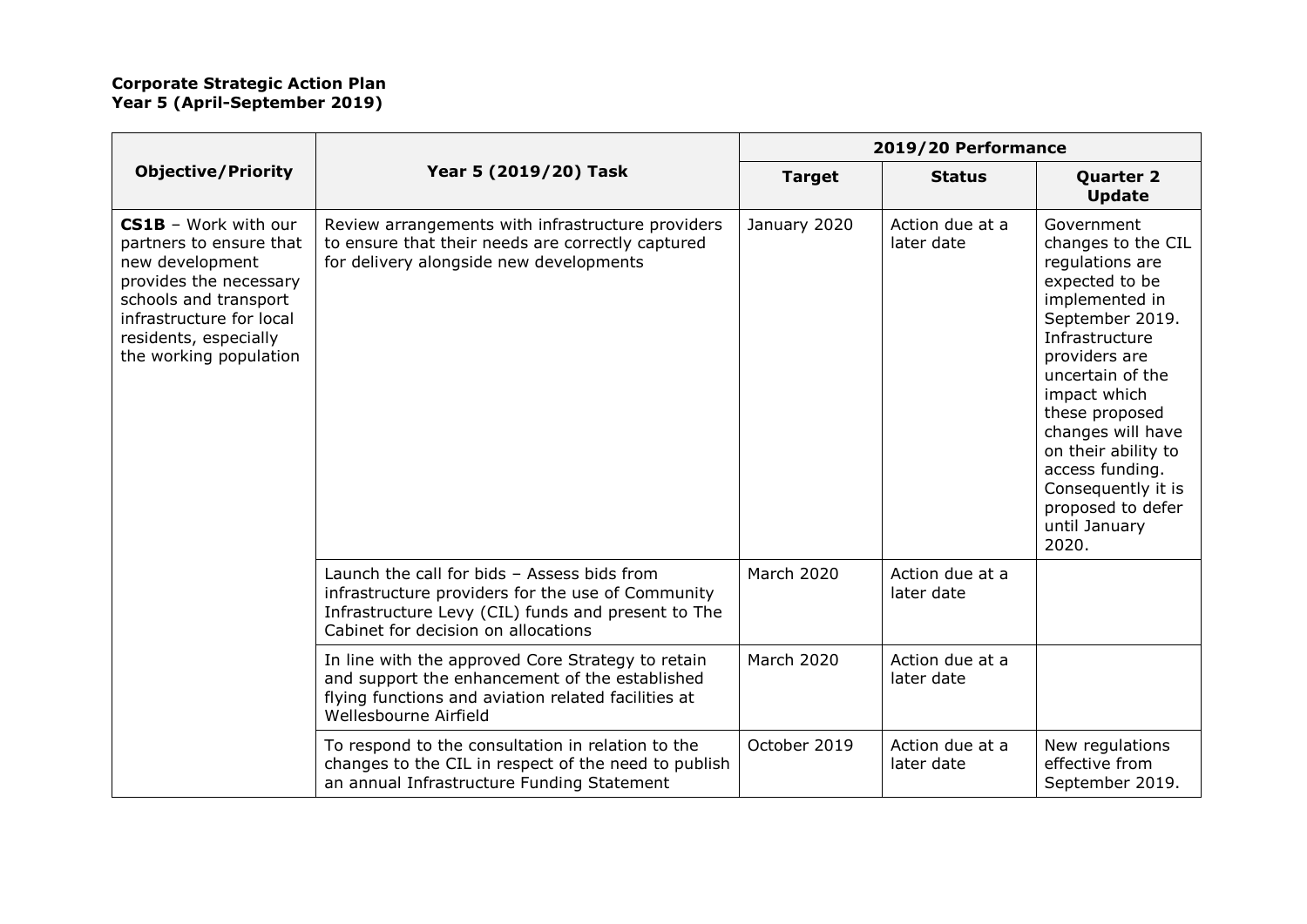|                                                                                                                                                                    |                                                                                                                                                        | 2019/20 Performance     |                               |                                                                                                                                      |
|--------------------------------------------------------------------------------------------------------------------------------------------------------------------|--------------------------------------------------------------------------------------------------------------------------------------------------------|-------------------------|-------------------------------|--------------------------------------------------------------------------------------------------------------------------------------|
| <b>Objective/Priority</b>                                                                                                                                          | Year 5 (2019/20) Task                                                                                                                                  | <b>Target</b>           | <b>Status</b>                 | <b>Quarter 2</b><br><b>Update</b>                                                                                                    |
| CS1C - To encourage<br>new small businesses<br>throughout the District<br>through focussed<br>initiatives such as the<br>provision of business<br>incubation units | Options appraisals for producing small business<br>units - look at opportunities to broaden a refined<br>Venture House model/or micro light industrial | September<br>2019       | Ongoing and on<br>target      | Options for future<br>operation of<br>Venture House to<br>be considered at<br>Management<br>Team. Officer<br>discussions<br>ongoing. |
|                                                                                                                                                                    | Actively represent SDC at the Stratforward<br>Business Improvement District (BID).<br>Support BID 3 roll out (3 year programme)                        | Commences<br>April 2019 | Ongoing and on<br>target      | Policy Manager<br>(Enterprise,<br>Housing &<br>Planning) attends<br>as an Observer.                                                  |
|                                                                                                                                                                    | Review Venture House offer and embed redefined<br>scope of Economic Development Team in line with<br>the Local Industrial and Economic Strategy.       | Summer 2019             | Action due at a<br>later date | Options for future<br>operation of<br>Venture House to<br>be considered at<br>Management<br>Team. Officer<br>discussions<br>ongoing. |
|                                                                                                                                                                    | Develop detailed action plan and recommend<br>priority projects relating to the Local Industrial and<br>Economic Strategy.                             | Summer 2019             | Ongoing and on<br>target      | Report due for<br>Cabinet in<br>December 2019.                                                                                       |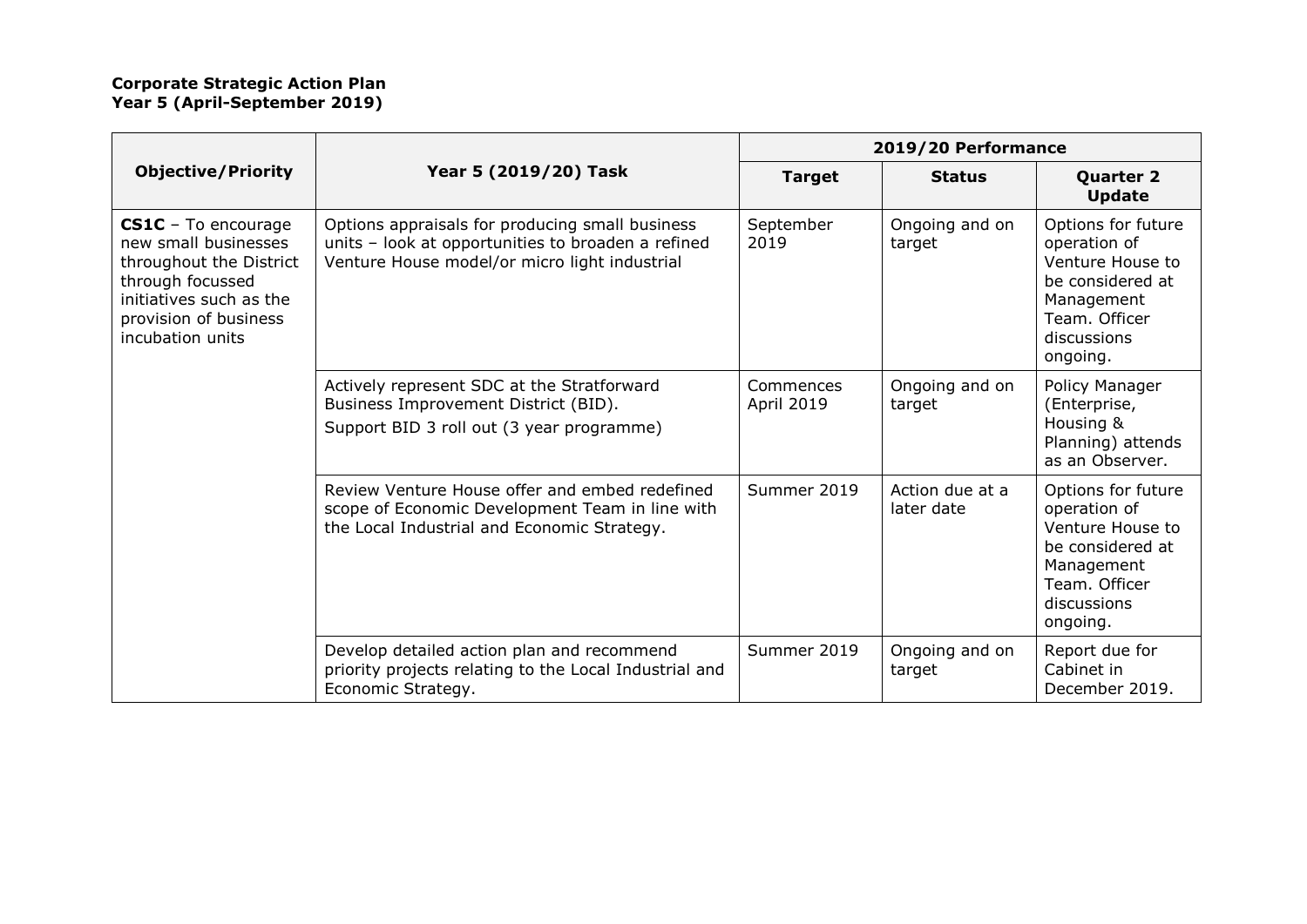|                                                                                                                                                                                  |                                                                                                                                                                         | 2019/20 Performance                                                                                                                       |                               |                                                                                                                                                                                         |
|----------------------------------------------------------------------------------------------------------------------------------------------------------------------------------|-------------------------------------------------------------------------------------------------------------------------------------------------------------------------|-------------------------------------------------------------------------------------------------------------------------------------------|-------------------------------|-----------------------------------------------------------------------------------------------------------------------------------------------------------------------------------------|
| <b>Objective/Priority</b>                                                                                                                                                        | Year 5 (2019/20) Task                                                                                                                                                   | <b>Target</b>                                                                                                                             | <b>Status</b>                 | <b>Quarter 2</b><br><b>Update</b>                                                                                                                                                       |
| <b>CS1D</b> - Maximise the<br>benefit of the local<br>tourism industry<br>including support for<br>the local Destination<br>Management<br>Organisation,<br>Shakespeare's England | Board member for the CCTAG WMCA Board.<br>Developing a Culture Work programme for the<br>region. Promote DMO at the WMCA and<br>recommend for position on Culture Board | <b>WMCA work</b><br>programme<br>dates to be<br>agreed                                                                                    | Ongoing and on<br>target      |                                                                                                                                                                                         |
|                                                                                                                                                                                  | Following approval of the ongoing support for<br>Shakespeare's England (£75,000 for 3 years) to<br>maximise the opportunity for increasing private<br>sector support    | <b>March 2020</b>                                                                                                                         | Action due at a<br>later date |                                                                                                                                                                                         |
| $CS1E$ – To support<br>further development of<br>the Broadband<br>Infrastructure across<br>our District which will<br>assist businesses with<br>the connections they<br>require  | Submit a joint bid on behalf of SDC and Parishes to<br>the Local Full Fibre Network Fund - supported by<br>Department for Digital, Culture, Media and Sport             | To acquire the<br>necessary<br>funding for<br>solutions to be<br>applied and<br>increase<br>connectivity<br>across the<br><b>District</b> | Ongoing and on<br>target      | SDC to attend a<br>meeting with the<br>Secretary of State<br>and Minister for<br>DCMS on 29th<br>October where<br>solutions were<br>explored to access<br>available funding<br>streams. |
|                                                                                                                                                                                  | To contribute to Phase 3 of the BDUK programme -<br>to ensure the greatest outputs for the District                                                                     | Commences<br>April 2019                                                                                                                   | Ongoing and on<br>target      | Phase 3 contract<br>started in<br>September 2019,<br>however, BDUK<br>has issued<br><b>Contract Default</b><br>notice already due<br>to non-delivery                                    |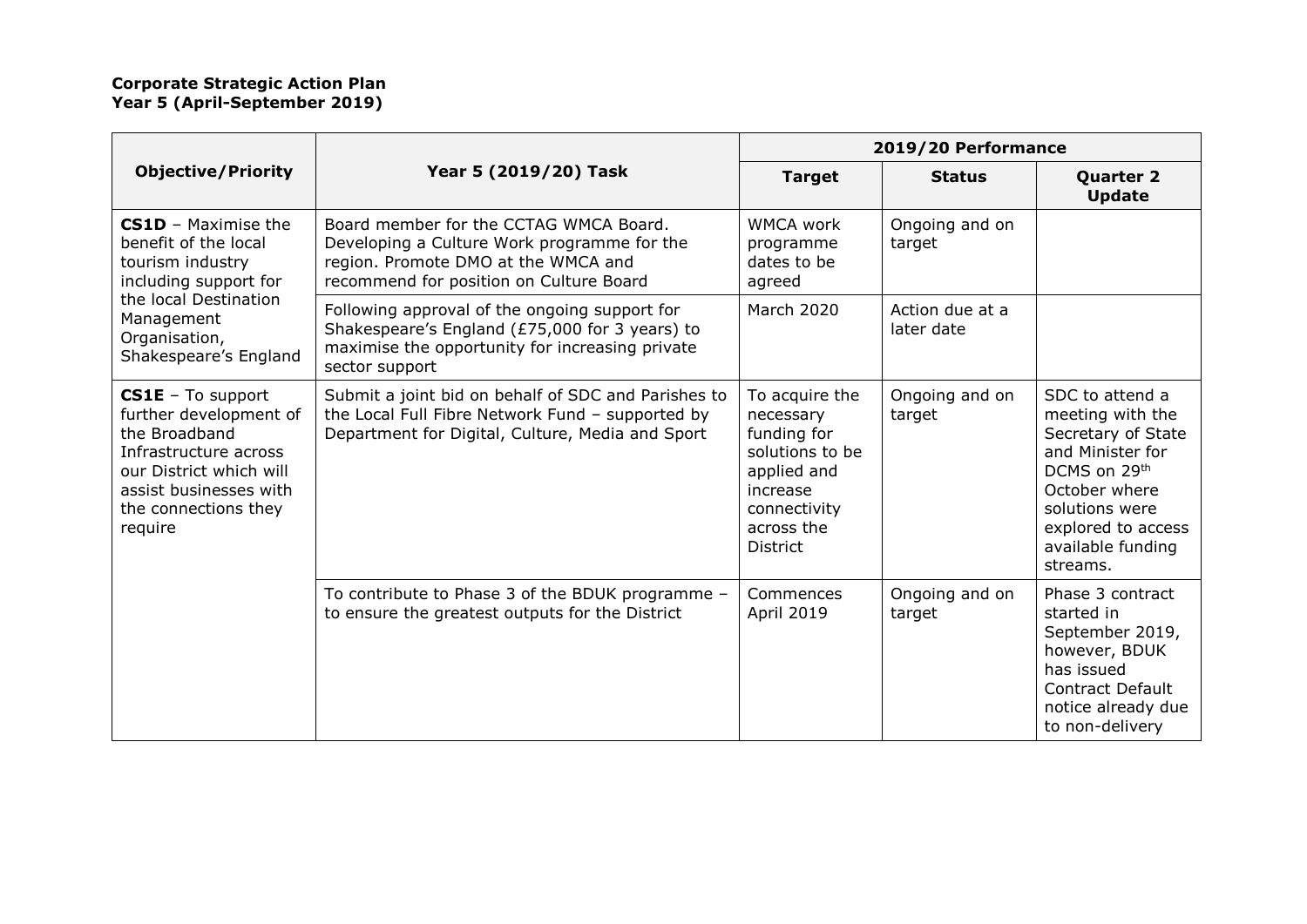|                                                                                                                                                                                                                                 | Year 5 (2019/20) Task                                                                                                                                                                                                                            | 2019/20 Performance                                                                                 |                               |                                                              |
|---------------------------------------------------------------------------------------------------------------------------------------------------------------------------------------------------------------------------------|--------------------------------------------------------------------------------------------------------------------------------------------------------------------------------------------------------------------------------------------------|-----------------------------------------------------------------------------------------------------|-------------------------------|--------------------------------------------------------------|
| <b>Objective/Priority</b>                                                                                                                                                                                                       |                                                                                                                                                                                                                                                  | <b>Target</b>                                                                                       | <b>Status</b>                 | <b>Quarter 2</b><br><b>Update</b>                            |
|                                                                                                                                                                                                                                 | Key Objective 2: People and their environment                                                                                                                                                                                                    |                                                                                                     |                               |                                                              |
| <b>CS2A</b> - Facilitate the<br>delivery of housing<br>targets including<br>working with<br>developers to identify<br>suitable land and<br>locations for<br>developments and<br>ensuring 35%<br>affordable housing<br>provision | Revised timetable of Local Development Scheme<br>(LDS) approved in December 2019.<br>Development and consultation of Site Allocations<br>Plan, Gypsy and Traveller Plan and Development<br>Requirements Supplementary Planning Document<br>(SPD) | Adopt October<br>2020                                                                               | Action due at a<br>later date | Consultation was<br>held during<br>August/September<br>2019. |
|                                                                                                                                                                                                                                 | Work with developers and partners including<br>Homes England to deliver Long Marston Airfield<br>Garden Village, specifically in securing Housing<br>Investment Funds through the Marginal Viability<br>Fund                                     | <b>July 2020</b>                                                                                    | Action due at a<br>later date |                                                              |
| CS2B - Maintain<br>quality leisure facilities<br>District wide, with<br>particular emphasis on<br>enhancing facilities in<br>Alcester                                                                                           | Take all necessary action to secure possession of<br>the Greig Centre site and commence refurbishment<br>project                                                                                                                                 | <b>March 2020</b>                                                                                   | Action due at a<br>later date |                                                              |
|                                                                                                                                                                                                                                 | Following the consultation exercise to commence<br>construction of the Studley Leisure Centre<br>extension                                                                                                                                       | Completion<br>February 2020                                                                         | Action due at a<br>later date |                                                              |
| CS2D - Promote<br>Health and Wellbeing<br>including playing an<br>active role in the<br>Warwickshire Health<br>and Wellbeing Board                                                                                              | The County Council is expected to finalise their<br>Health and Wellbeing Strategy in early 2019. SDC<br>will prepare an action plan designed to locally<br>implement the main objectives                                                         | To prepare an<br>action plan for<br>consideration<br>by Portfolio<br>Holder by<br>September<br>2019 | Off target                    |                                                              |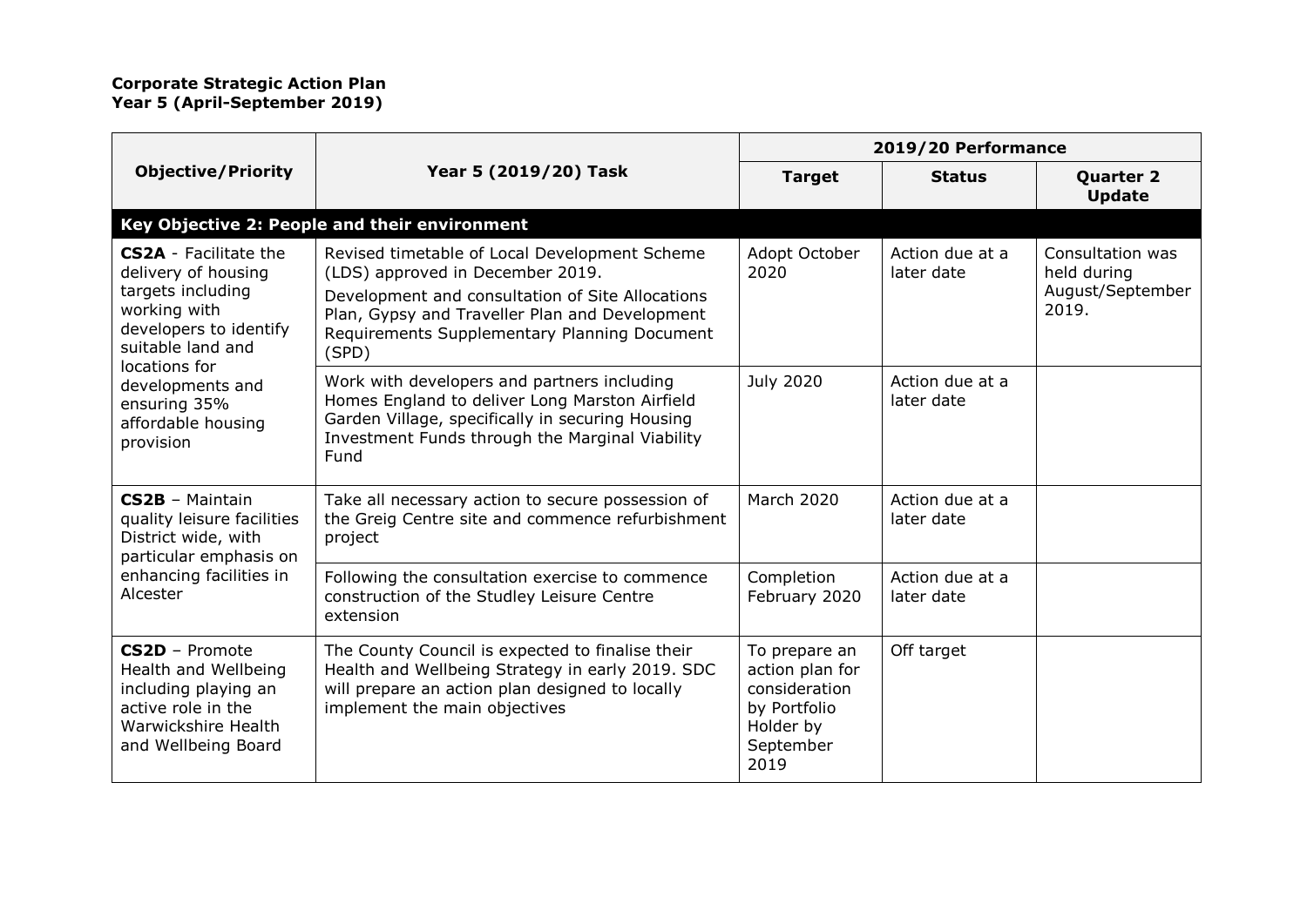|                                                                                                 | Year 5 (2019/20) Task                                                                                                                                                                                        | 2019/20 Performance                                                                                               |                               |                                                                                                                                                                                                                                                                                |
|-------------------------------------------------------------------------------------------------|--------------------------------------------------------------------------------------------------------------------------------------------------------------------------------------------------------------|-------------------------------------------------------------------------------------------------------------------|-------------------------------|--------------------------------------------------------------------------------------------------------------------------------------------------------------------------------------------------------------------------------------------------------------------------------|
| <b>Objective/Priority</b>                                                                       |                                                                                                                                                                                                              | <b>Target</b>                                                                                                     | <b>Status</b>                 | <b>Quarter 2</b><br><b>Update</b>                                                                                                                                                                                                                                              |
|                                                                                                 | The Council is in dialogue with the South<br>Warwickshire CCG, County Council and Warwick<br>District Council in relation to developing a South<br>Warwickshire Health and Wellbeing Partnership<br>(SWHWBP) | To finalise the<br>establishment<br>of the SWHWBP<br>and seek<br>approvals from<br>The Cabinet by<br>October 2019 | Action due at a<br>later date |                                                                                                                                                                                                                                                                                |
| $CS2E$ - Ensure the<br>Crime and Disorder<br><b>Reduction Strategy</b><br>actions are delivered | Review the Safer South Warwickshire Community<br>Safety Partnership (CSP) strategic action plans for<br>2019/20                                                                                              | June 2019                                                                                                         | Achieved                      |                                                                                                                                                                                                                                                                                |
|                                                                                                 | Secure grant funding to deliver priorities                                                                                                                                                                   | April 2020                                                                                                        | Action due at a<br>later date | A grant bid will be<br>prepared in<br>Quarter 4, once<br>the CSP priorities<br>have been agreed.                                                                                                                                                                               |
|                                                                                                 | Implement the CCTV scheme upgrade:<br>Replacement of existing cameras                                                                                                                                        | September<br>2019<br>Proposed target<br>change                                                                    | Off Target                    | Award of contract<br>was delayed by<br>seven months,<br>and finally<br>awarded on 18<br>September 2019.<br>The contract is<br>now mobilising<br>with equipment<br>ordered and<br>operating system<br>being built. The<br>revised project<br>timeline will<br>achieve Phase 1 - |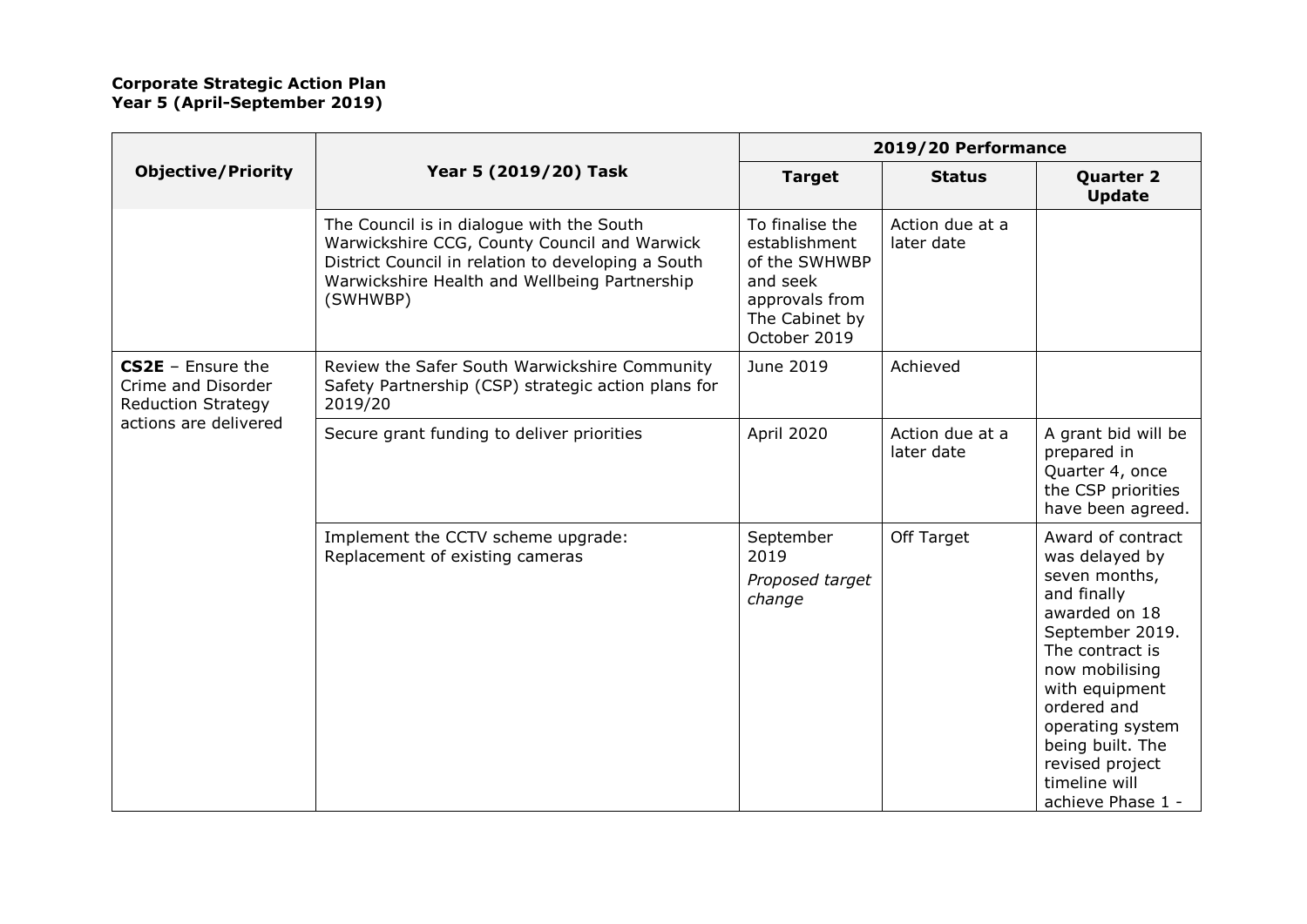|                                              |                                                                                                      | 2019/20 Performance                   |                               |                                                                                                                                                                                                                  |
|----------------------------------------------|------------------------------------------------------------------------------------------------------|---------------------------------------|-------------------------------|------------------------------------------------------------------------------------------------------------------------------------------------------------------------------------------------------------------|
| <b>Objective/Priority</b>                    | Year 5 (2019/20) Task                                                                                | <b>Target</b>                         | <b>Status</b>                 | <b>Quarter 2</b><br><b>Update</b>                                                                                                                                                                                |
|                                              |                                                                                                      |                                       |                               | Control Room<br>updated and<br>implementation of<br>new system by<br>December 2019;<br>and Phase 2 -<br>Replacement of<br>existing cameras<br>by May 2020.<br>Recommendation<br>to revise target to<br>May 2020. |
|                                              | Implement the CCTV scheme upgrade:<br>Enhancement of functions and delivery of<br>additional cameras | January 2020                          | Off Target                    |                                                                                                                                                                                                                  |
| CS2F - Minimise the<br>amount of waste going | Contribute to the Warwickshire Waste Partnership<br>initiatives                                      | Ongoing                               | Ongoing and on<br>target      |                                                                                                                                                                                                                  |
| into landfill                                | Response to Extended Producer Responsibility<br>Consultation                                         | <b>March 2020</b>                     | Action due at a<br>later date |                                                                                                                                                                                                                  |
|                                              | Publicity/education campaigns to reduce<br>contamination in recycling                                | 10%<br>contamination<br>by March 2020 | Action due at a<br>later date |                                                                                                                                                                                                                  |
|                                              | To review the Council's long term policy position in<br>relation to waste                            | <b>March 2020</b>                     | Action due at a<br>later date |                                                                                                                                                                                                                  |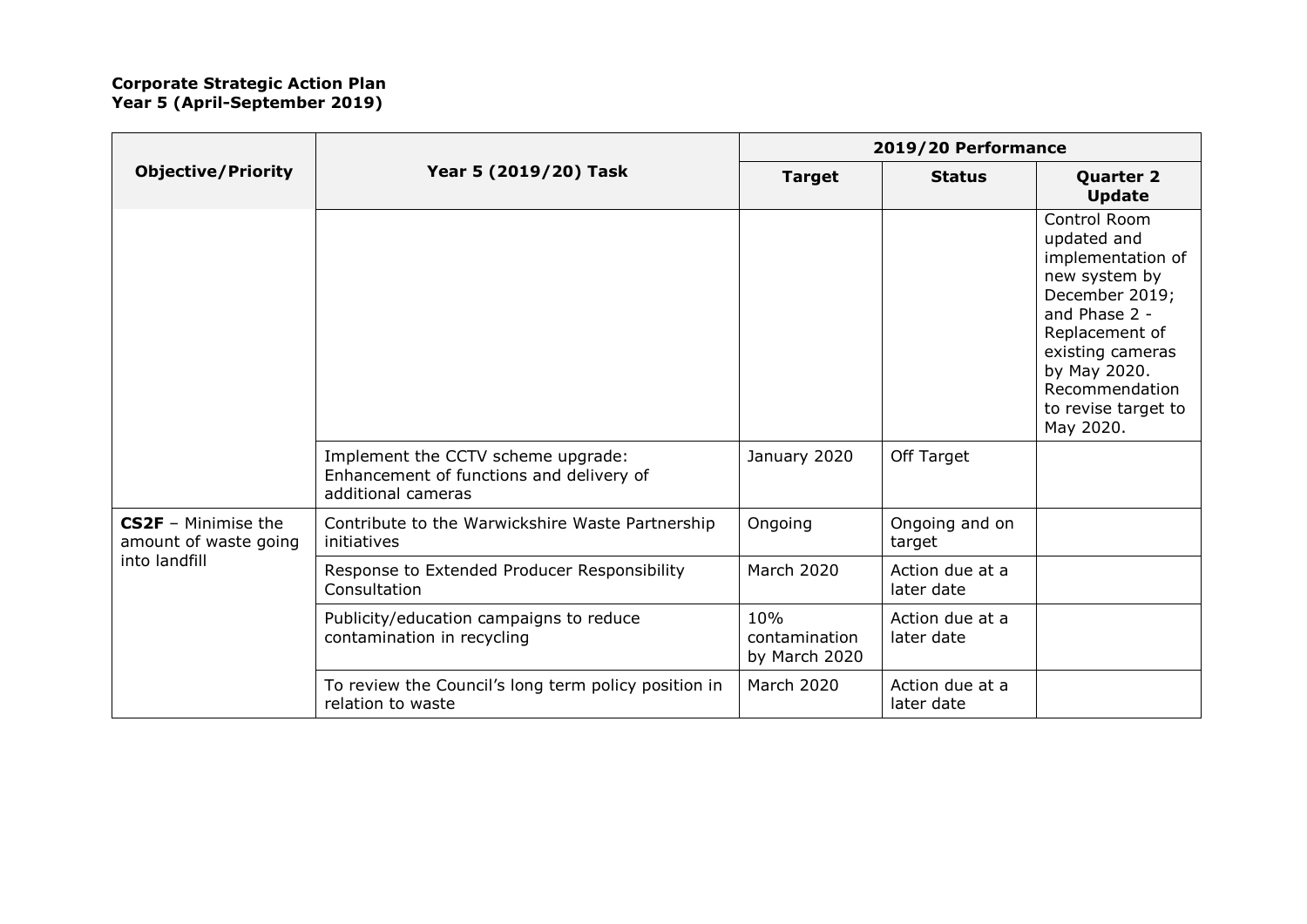|                                                                                                                                                                                |                                                                                                                                                                                                                                            | 2019/20 Performance                                                              |                                                                                   |                                                                                                                           |
|--------------------------------------------------------------------------------------------------------------------------------------------------------------------------------|--------------------------------------------------------------------------------------------------------------------------------------------------------------------------------------------------------------------------------------------|----------------------------------------------------------------------------------|-----------------------------------------------------------------------------------|---------------------------------------------------------------------------------------------------------------------------|
| <b>Objective/Priority</b>                                                                                                                                                      | Year 5 (2019/20) Task                                                                                                                                                                                                                      | <b>Target</b>                                                                    | <b>Status</b>                                                                     | <b>Quarter 2</b><br><b>Update</b>                                                                                         |
| CS2G - Identify long<br>term solutions to<br>particular sites<br>throughout the District<br>which are detrimental<br>to the local community                                    | Work with Co-op to redevelop derelict site in<br>Studley                                                                                                                                                                                   | Planning<br>application in<br>place by June<br>2019<br>Proposed target<br>change | Off target<br>Revised target -<br>planning<br>application by<br>February 2020.    | Land transfer to<br>McCarthy & Stone<br>agreed pre-<br>application<br>discussions<br>regarding planning<br>have commenced |
|                                                                                                                                                                                | Agree proposals for redevelopment of Studley<br><b>Medical Centre site</b>                                                                                                                                                                 | Preferred option<br>agreed by June<br>2019<br>Proposed target<br>change          | Off target<br>Revised target -<br>Preferred option<br>agreed by<br>February 2020. | Action delayed<br>pending outcome<br>of WCC proposals<br>for adjoining site.                                              |
|                                                                                                                                                                                | Key Objective 3: Responsible community leadership                                                                                                                                                                                          |                                                                                  |                                                                                   |                                                                                                                           |
| $CS3A - Seek$<br>opportunities to work<br>with our partners to<br>achieve benefits for the<br>residents. Expand our<br>programme of sharing<br>services with other<br>Councils | To review the Council's Sourcing Strategy for<br>consideration by The Cabinet                                                                                                                                                              | November 2019<br>to review the<br>Council's<br>Sourcing<br>Strategy              | Action due at a<br>later date                                                     |                                                                                                                           |
|                                                                                                                                                                                | Vision 2050 - Develop Masterplan for Stratford-<br>upon-Avon and identify priority projects to take<br>forward. The first stage will result in the production<br>of a vision document following which the action<br>plan will be developed | <b>March 2020</b>                                                                | Action due at a<br>later date                                                     | Looking to<br>incorporate work<br>with review of<br>Core Strategy to<br>commence from<br>Summer 2020                      |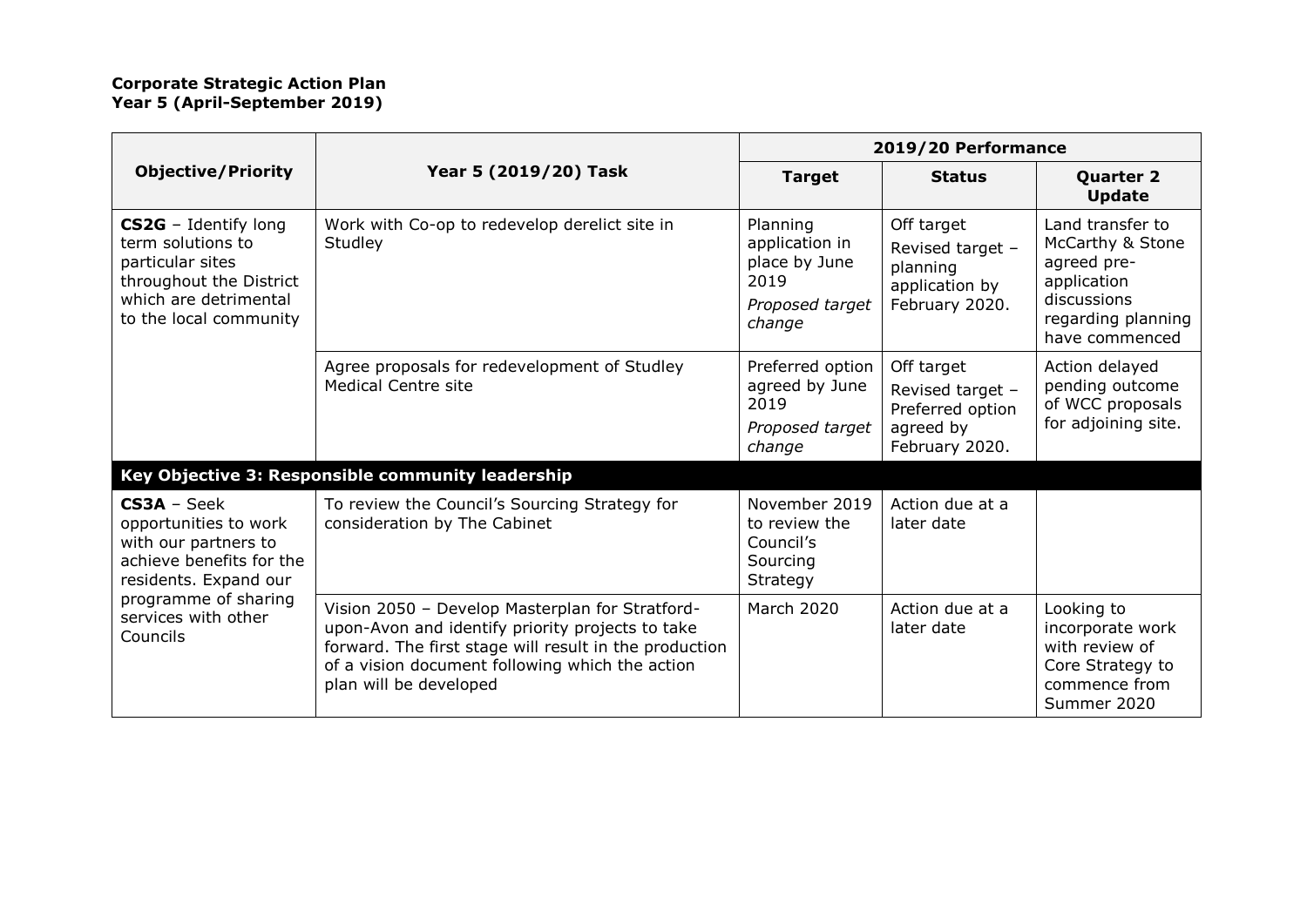|                                                                                                                                                                              |                                                                                                                                                                                                                                 | 2019/20 Performance                       |                               |                                                                                                                                                                   |
|------------------------------------------------------------------------------------------------------------------------------------------------------------------------------|---------------------------------------------------------------------------------------------------------------------------------------------------------------------------------------------------------------------------------|-------------------------------------------|-------------------------------|-------------------------------------------------------------------------------------------------------------------------------------------------------------------|
| <b>Objective/Priority</b>                                                                                                                                                    | Year 5 (2019/20) Task                                                                                                                                                                                                           | <b>Target</b>                             | <b>Status</b>                 | <b>Quarter 2</b><br><b>Update</b>                                                                                                                                 |
| <b>CS3B</b> - Ensuring that<br>we manage our assets<br>to meet the needs of<br>our communities and<br>services and where<br>appropriate delivering<br>commercial returns     | The Council's Capital and Investment Strategy will<br>be considered in February 2019 - to implement the<br>framework for the considerations of new projects                                                                     | June 2019                                 | Off target                    | Delayed - the new<br>investment<br>strategy will help<br>underpin the<br><b>Financial Strategy</b><br>which will be<br>approved by<br>Council in<br>February 2020 |
|                                                                                                                                                                              | Develop timeline for delivery of the Organisational<br>Development Strategy and commence the<br>programme                                                                                                                       | May 2019                                  | Off target                    |                                                                                                                                                                   |
|                                                                                                                                                                              | Elizabeth House Refurbishment - complete<br>Elizabeth House refurbishment to allow better agile<br>working and free up floor space for letting                                                                                  | <b>March 2020</b>                         | Action due at a<br>later date |                                                                                                                                                                   |
|                                                                                                                                                                              | Implement and embed new TLC system for Land<br>Charges and review delivery of the land charge<br>service                                                                                                                        | October 2019                              | Action due at a<br>later date |                                                                                                                                                                   |
| CS3C - Supporting<br>vulnerable people<br>especially those<br>becoming homeless,<br>those adjusting to<br>benefit changes and<br>those needing<br>supported<br>accommodation | Affordable Housing Delivery Group (AHDG) -<br>implement the findings of the AHDG                                                                                                                                                | <b>March 2020</b>                         | Achieved                      | The Cabinet<br>established the<br>Housing<br><b>Investment Panel</b><br>on 8 July 2019.                                                                           |
|                                                                                                                                                                              | Monitor the roll-out of Universal Credit and other<br>welfare reforms in order to support and minimise<br>the impact to customers by making use of<br>discretionary funds for Housing Benefit and Council<br><b>Tax Support</b> | Maximise use of<br>discretionary<br>funds | Ongoing and on<br>target      |                                                                                                                                                                   |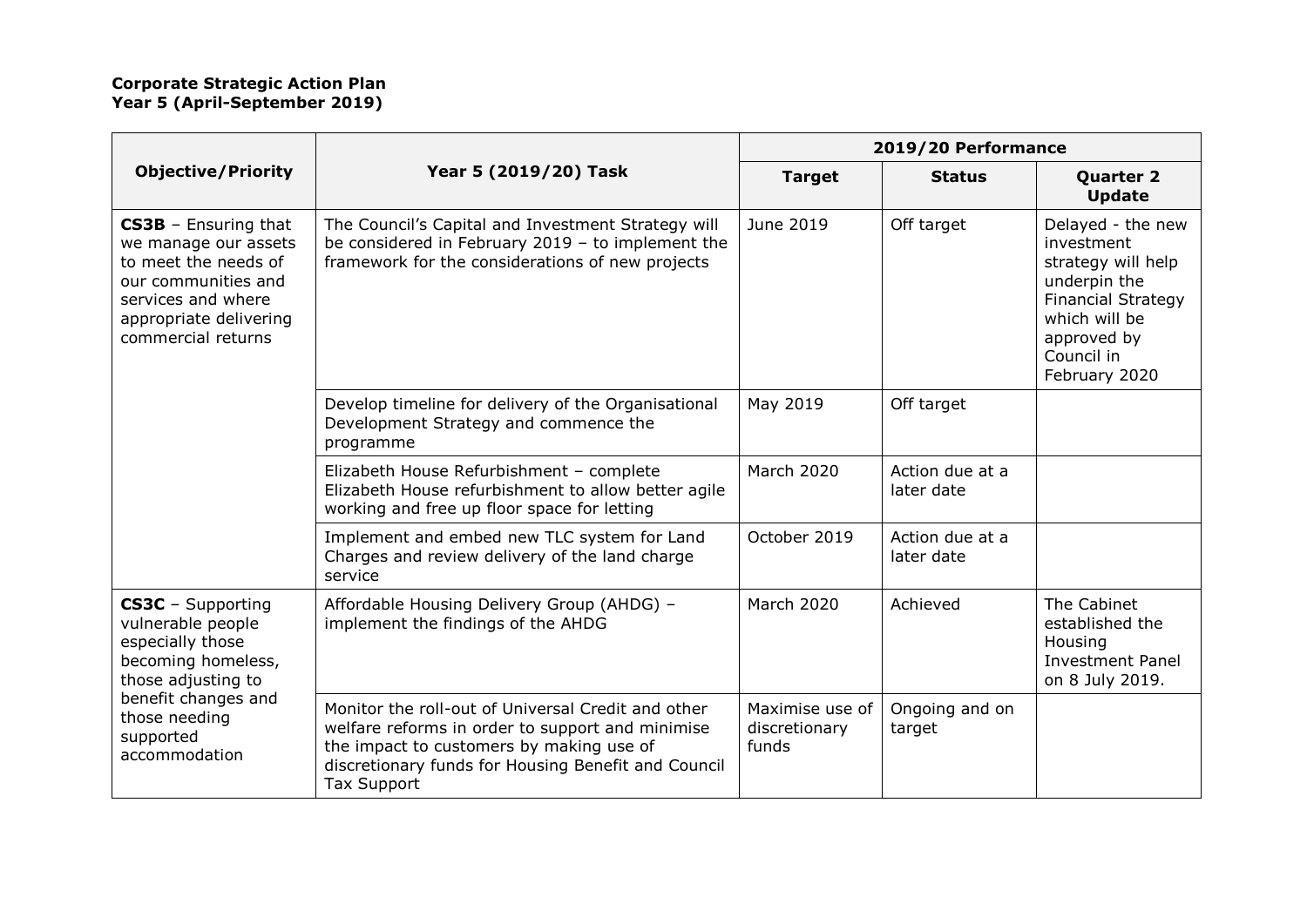|                           |                                                                                                    | 2019/20 Performance |                               |                                                                                                                                                                                                                                                                                                            |
|---------------------------|----------------------------------------------------------------------------------------------------|---------------------|-------------------------------|------------------------------------------------------------------------------------------------------------------------------------------------------------------------------------------------------------------------------------------------------------------------------------------------------------|
| <b>Objective/Priority</b> | Year 5 (2019/20) Task                                                                              | <b>Target</b>       | <b>Status</b>                 | <b>Quarter 2</b><br><b>Update</b>                                                                                                                                                                                                                                                                          |
|                           | Review the Council Tax Reduction Scheme                                                            | October 2019        | Action due at a<br>later date |                                                                                                                                                                                                                                                                                                            |
|                           | End the routine use of Bed & Breakfast<br>accommodation for homeless households and<br>individuals | <b>March 2020</b>   | Action due at a<br>later date | The growth in<br>alternatives has<br>led to a reduction<br>in the number of<br>placements,<br>resulting in<br>improved<br>performance<br>which is now<br>ahead on target.                                                                                                                                  |
|                           | Determine policy position for delivering the<br>Government's Rough Sleepers Strategy               | <b>July 2019</b>    | Achieved                      | Development of<br>Rough Sleeping<br>Strategy, as<br>required by the<br>National Rough<br><b>Sleepers Strategy</b><br>underway, which<br>will include much<br>of the work in<br>place and already<br>proving to have<br>had a positive<br>impact on<br>reducing the<br>numbers of people<br>sleeping rough. |